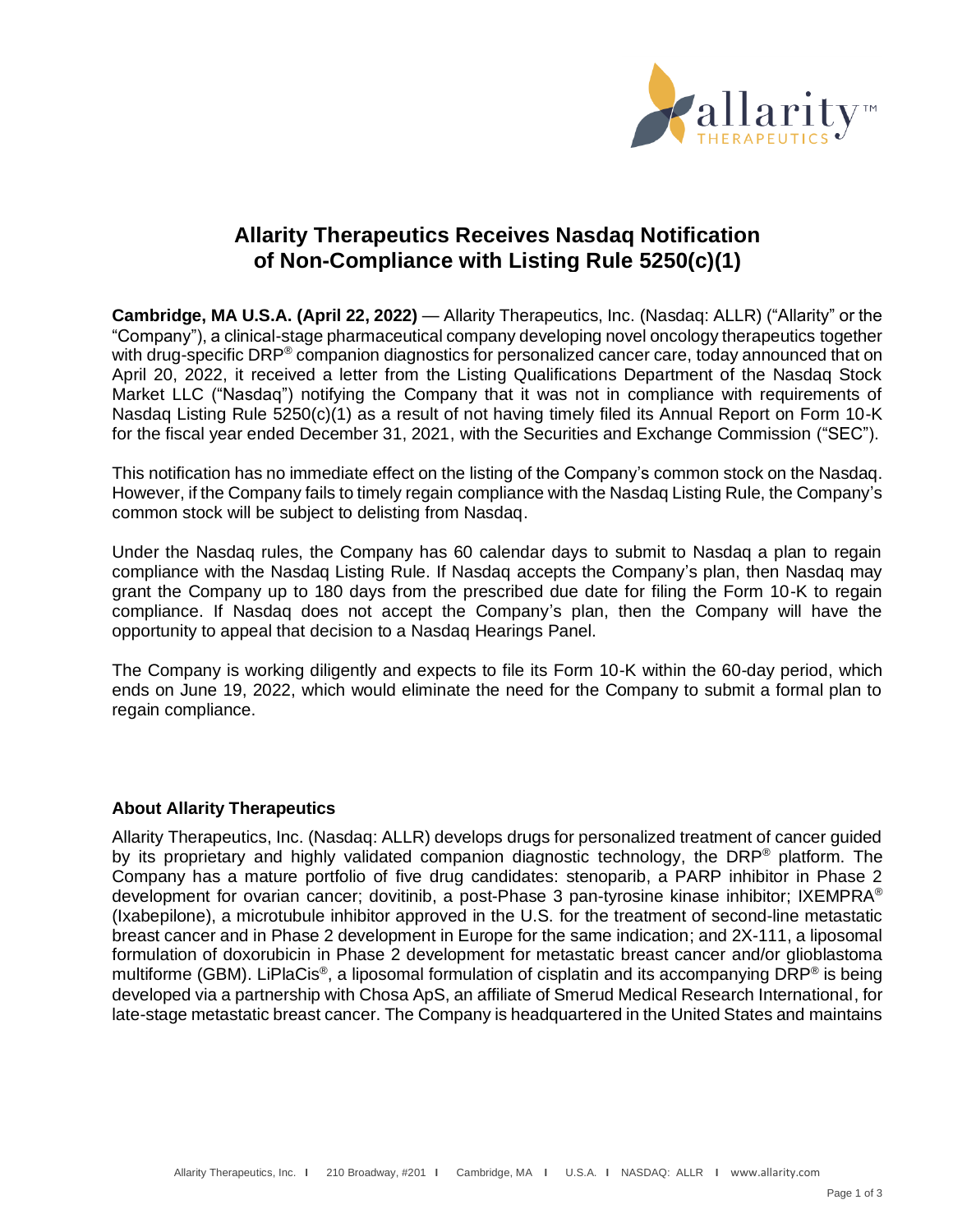an R&D facility in Hoersholm, Denmark. For more information, please visit the Company's website at [www.Allarity.com](http://www.allarity.com/)

## **About the Drug Response Predictor – DRP® Companion Diagnostic**

Allarity uses its drug-specific DRP® to select those patients who, by the genetic signature of their cancer, are found to have a high likelihood of responding to the specific drug. By screening patients before treatment, and only treating those patients with a sufficiently high DRP® score, the therapeutic response rate can be significantly increased. The DRP® method builds on the comparison of sensitive vs. resistant human cancer cell lines, including transcriptomic information from cell lines combined with clinical tumor biology filters and prior clinical trial outcomes. DRP® is based on messenger RNA from patient biopsies. The DRP® platform has proven its ability to provide a statistically significant prediction of the clinical outcome from drug treatment in cancer patients in 37 out of 47 clinical studies that were examined (both retrospective and prospective), including ongoing, prospective Phase 2 trials of Stenoparib and IXEMPRA®. The DRP® platform, which can be used in all cancer types and is patented for more than 70 anti-cancer drugs, has been extensively published in peer reviewed literature.

### **Follow Allarity on Social Media**

Facebook: https://www.facebook.com/AllarityTx/ LinkedIn: https://www.linkedin.com/company/allaritytx/ Twitter: https://twitter.com/allaritytx

## **Forward-Looking Statements**

This press release contains "forward-looking statements" within the meaning of the Private Securities Litigation Reform Act of 1995. Forward-looking statements provide Allarity's current expectations or forecasts of future events. The words "anticipates," "believe," "continue," "could," "estimate," "expect," "intends," "may," "might," "plan," "possible," "potential," "predicts," "project," "should," "would" and similar expressions may identify forward-looking statements, but the absence of these words does not mean that a statement is not forward-looking. These forward-looking statements include, but are not limited to, statements relating to the timing for the filing of the Company's annual report on Form 10-K with the SEC. the Company's re-submission of an NDA for dovitinib and its re-submission of an PMA for the drug-specific DRP® companion diagnostic for dovitinib, any statements related to ongoing clinical trials for stenoparib for the treatment of advanced ovarian cancer, or ongoing clinical trials (in Europe) for IXEMPRA<sup>®</sup> for the treatment of metastatic breast cancer, and statements relating to the effectiveness of the Company's DRP® companion diagnostics platform in predicting whether a particular patient is likely to respond to a specific drug. Any forward-looking statements in this press release are based on management's current expectations of future events and are subject to a number of risks and uncertainties that could cause actual results to differ materially and adversely from those set forth in or implied by such forward-looking statements. These risks and uncertainties include, but are not limited to, the risk that results of a clinical study do not necessarily predict final results and that one or more of the clinical outcomes may materially change following more comprehensive reviews of the data, and as more patient data become available, the risk that results of a clinical study are subject to interpretation and additional analyses may be needed and/or may contradict such results, the receipt of regulatory approval for dovitinib or any of our other therapeutic candidates or, if approved, the successful commercialization of such products, the risk of cessation or delay of any of the ongoing or planned clinical trials and/or our development of our product candidates, the risk that the results of previously conducted studies will not be repeated or observed in ongoing or future studies involving our therapeutic candidates, and the risk that the current COVID-19 pandemic will impact the Company's